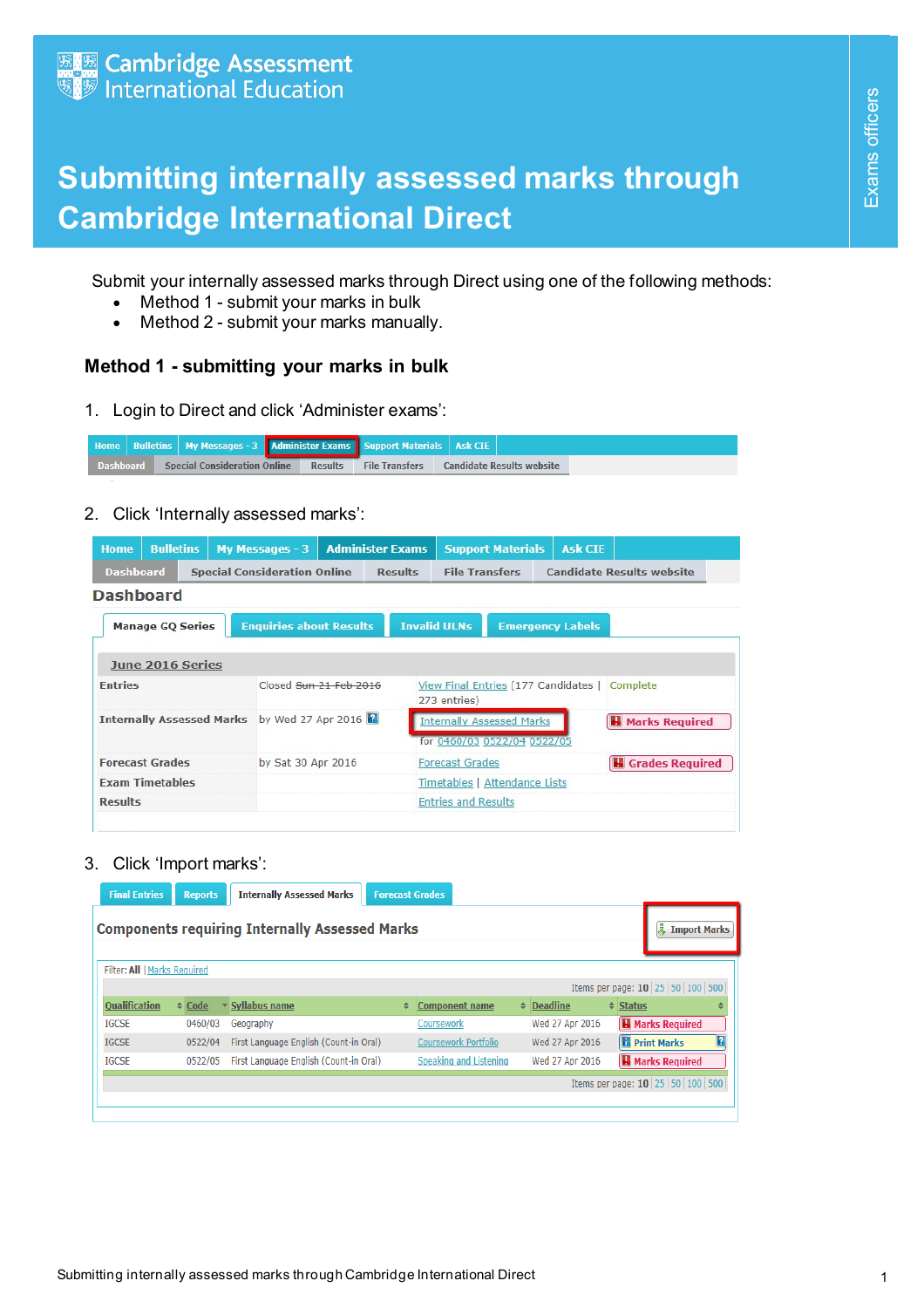4. Click 'download template'. This screen also includes instructions for completing the template:

| <b>Bulletins</b><br><b>Home</b>                       | My Messages - 3                              | <b>Administer Exams</b>                                                       | <b>Support Materials</b> | <b>Ask CIE</b>                                                                                                                                                                                                                                                                                                                                                                                                                   |             |                     |  |  |  |  |  |
|-------------------------------------------------------|----------------------------------------------|-------------------------------------------------------------------------------|--------------------------|----------------------------------------------------------------------------------------------------------------------------------------------------------------------------------------------------------------------------------------------------------------------------------------------------------------------------------------------------------------------------------------------------------------------------------|-------------|---------------------|--|--|--|--|--|
| <b>Dashboard</b>                                      | <b>Special Consideration Online</b>          | <b>Results</b>                                                                | <b>File Transfers</b>    | <b>Candidate Results website</b>                                                                                                                                                                                                                                                                                                                                                                                                 |             |                     |  |  |  |  |  |
| Series: June 2016                                     |                                              |                                                                               |                          |                                                                                                                                                                                                                                                                                                                                                                                                                                  |             | « Back to Dashboard |  |  |  |  |  |
| <b>Bulk Import Internally Assessed Marks</b>          |                                              |                                                                               |                          |                                                                                                                                                                                                                                                                                                                                                                                                                                  |             |                     |  |  |  |  |  |
| Import from spreadsheet (e.g. Exce download template) |                                              |                                                                               |                          |                                                                                                                                                                                                                                                                                                                                                                                                                                  |             |                     |  |  |  |  |  |
| <b>Formatting instructions:</b><br>iiii Print         |                                              |                                                                               |                          |                                                                                                                                                                                                                                                                                                                                                                                                                                  |             |                     |  |  |  |  |  |
| <b>Assessment Code</b>                                |                                              | <b>Component Code</b>                                                         |                          | <b>Candidate Number</b>                                                                                                                                                                                                                                                                                                                                                                                                          | <b>Mark</b> |                     |  |  |  |  |  |
| 0400                                                  | 05                                           |                                                                               | 99                       |                                                                                                                                                                                                                                                                                                                                                                                                                                  | A           |                     |  |  |  |  |  |
| 400                                                   | 5                                            |                                                                               | 99                       |                                                                                                                                                                                                                                                                                                                                                                                                                                  |             |                     |  |  |  |  |  |
| 0400                                                  | 05                                           |                                                                               | 99                       |                                                                                                                                                                                                                                                                                                                                                                                                                                  | 12          |                     |  |  |  |  |  |
| All fields are mandatory.                             |                                              | Candidate Number: Up to 4 numbers. Must be valid for the syllabus.            |                          | Assessment Code: Up to 4 characters. The code will be zero padded if necessary i.e. "199" will become "0199". Must be valid for the syllabus.<br>Component Code: Up to 2 characters. The code will be zero padded if necessary i.e. "5" will become "05". Must be valid for the syllabus.<br>Mark: One of A for absent, blank if no mark or a number. If a number, it must be within the range for the assessment and component. |             |                     |  |  |  |  |  |
|                                                       | <b>Bulk Import Internally Assessed Marks</b> |                                                                               |                          |                                                                                                                                                                                                                                                                                                                                                                                                                                  |             |                     |  |  |  |  |  |
| <b>Fi</b> Please note:                                |                                              | The maximum file size you can upload is 512KB. You may upload multiple files. |                          |                                                                                                                                                                                                                                                                                                                                                                                                                                  |             |                     |  |  |  |  |  |
|                                                       | File:                                        |                                                                               |                          | <b>Browse</b>                                                                                                                                                                                                                                                                                                                                                                                                                    |             |                     |  |  |  |  |  |
|                                                       |                                              | <b>Cancel Upload File</b>                                                     |                          |                                                                                                                                                                                                                                                                                                                                                                                                                                  |             |                     |  |  |  |  |  |

5. Open the template. You will see the following columns:

|  | Assessment Code   Component Code   Candidate Number   Mark |  |
|--|------------------------------------------------------------|--|
|  | $0$ nnnn                                                   |  |
|  |                                                            |  |

- 6. Complete the template by following the instructions on the 'Bulk import internally assessed marks' screen. Save the spreadsheet without changing the format of the template. If you change the format of the template, you will not be able to submit your marks using the spreadsheet.
- 7. Return to the 'Bulk import internally assessed marks' screen. Click 'Browse', select your saved spreadsheet and click 'Upload file'.

All the marks in your spreadsheet will be saved to Direct. Check they are correct then submit them to us:

|                                                          | Items per page: 10 25 50 100 500 |
|----------------------------------------------------------|----------------------------------|
| Submit Marks to Cambridge ave changes without submitting |                                  |
|                                                          |                                  |

Your 'Administer exams' dashboard will confirm your marks have been submitted.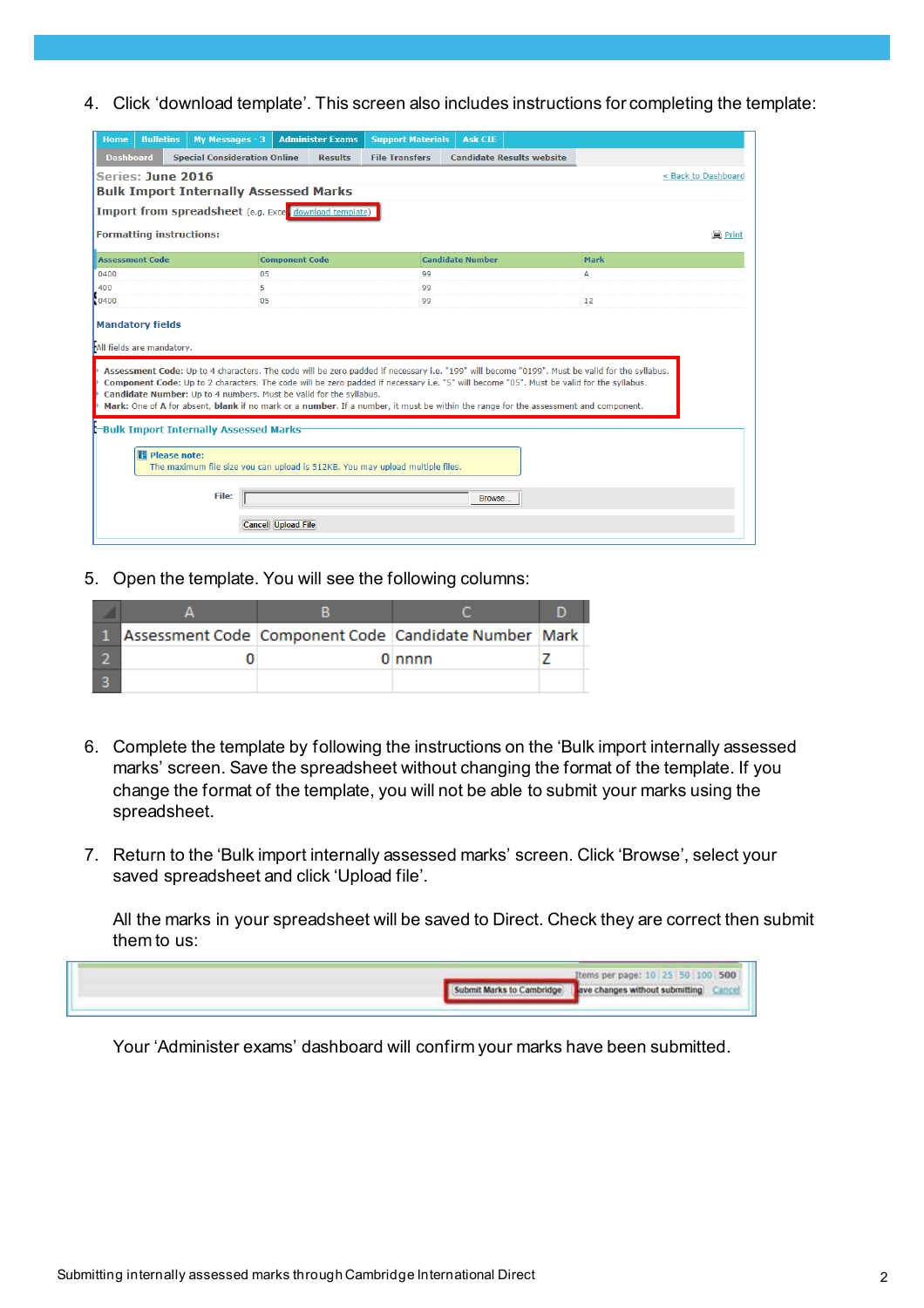## **Method 2 - submitting your marks manually**

1. Login to Direct and click 'Administer exams':

|  |  |                                               | <b>Home</b> Bulletins My Messages - 3 <b>Administer Exams</b> Support Materials Ask CIE |         |                       |                                  |
|--|--|-----------------------------------------------|-----------------------------------------------------------------------------------------|---------|-----------------------|----------------------------------|
|  |  | <b>Dashboard Special Consideration Online</b> |                                                                                         | Results | <b>File Transfers</b> | <b>Candidate Results website</b> |

2. Click the syllabus/component you want to submit marks for:

| <b>Manage GQ Series</b>                      | <b>Enquiries about Results</b> | <b>Invalid ULNs</b><br><b>Emergency Labels</b>                |                          |
|----------------------------------------------|--------------------------------|---------------------------------------------------------------|--------------------------|
| June 2016 Series                             |                                |                                                               |                          |
| <b>Entries</b>                               | Closed Sun 21 Feb 2016         | View Final Entries (177 Candidates   Complete<br>273 entries) |                          |
| Internally Assessed Marks by Wed 27 Apr 2016 |                                | <b>Internally Assessed Marks</b><br>r 0460/03 0 22/04 0522/05 | <b>H</b> Marks Required  |
| <b>Forecast Grades</b>                       | by Sat 30 Apr 2016             | <b>Forecast Grades</b>                                        | <b>H</b> Grades Required |
| <b>Exam Timetables</b>                       |                                | Timetables   Attendance Lists                                 |                          |
| <b>Results</b>                               |                                | <b>Entries and Results</b>                                    |                          |

3. Enter your candidates' marks or tick the box to show they were absent:

| <b>Home</b>      | <b>Bulletins</b>     |                                       | My Messages - 3                                                                                   | <b>Administer Exams</b>          |               | <b>Support Materials</b> | <b>Ask CIE</b>                   |             |                  |                                                     |
|------------------|----------------------|---------------------------------------|---------------------------------------------------------------------------------------------------|----------------------------------|---------------|--------------------------|----------------------------------|-------------|------------------|-----------------------------------------------------|
| <b>Dashboard</b> |                      |                                       | <b>Special Consideration Online</b>                                                               | <b>Results</b>                   |               | <b>File Transfers</b>    | <b>Candidate Results website</b> |             |                  |                                                     |
|                  |                      | Series: June 2016                     |                                                                                                   |                                  |               |                          |                                  |             |                  | « Back to Dashboard                                 |
|                  |                      |                                       | You are here: Dashboard » June 2016 » Internally Assessed Marks » Geography: Coursework (0460/03) |                                  |               |                          |                                  |             |                  |                                                     |
|                  | <b>Final Entries</b> | <b>Reports</b>                        |                                                                                                   | <b>Internally Assessed Marks</b> |               | <b>Forecast Grades</b>   |                                  |             |                  |                                                     |
|                  |                      |                                       | Geography: Coursework (0460/03)                                                                   |                                  |               |                          |                                  |             |                  | Download CSV                                        |
|                  |                      |                                       | Marks outstanding for 88 of 88 Candidates                                                         |                                  |               |                          |                                  |             |                  | <b>Maximum Mark: 60</b>                             |
|                  |                      | Filter: All   Unsubmitted   Submitted |                                                                                                   |                                  |               |                          |                                  |             |                  |                                                     |
|                  |                      |                                       |                                                                                                   |                                  |               |                          |                                  |             |                  | Items per page: 10 25 50 100 500                    |
|                  |                      |                                       |                                                                                                   |                                  |               | To be submitted          |                                  |             | <b>Submitted</b> | $\mathbf{E}$                                        |
| Cand No.         |                      | $\sim$ Name                           |                                                                                                   |                                  | $\Rightarrow$ | Mark                     | <b>Absent</b>                    | <b>Mark</b> | <b>Absent</b>    | Download Internally Assessed<br><b>Marks report</b> |
| 0013             |                      |                                       |                                                                                                   |                                  |               |                          |                                  |             |                  | <b>H</b> Mark Required                              |
| 5001             |                      |                                       |                                                                                                   |                                  |               |                          |                                  |             |                  | <b>H</b> Mark Required                              |
| 5012             |                      |                                       |                                                                                                   |                                  |               |                          |                                  |             |                  | <b>H</b> Mark Required                              |
| 5016             |                      |                                       |                                                                                                   |                                  |               |                          |                                  |             |                  | <b>H</b> Mark Required                              |
| 5021             |                      |                                       |                                                                                                   |                                  |               |                          |                                  |             |                  | <b>H</b> Mark Required                              |
| 5026             |                      |                                       |                                                                                                   |                                  |               |                          |                                  |             |                  | <b>H</b> Mark Required                              |
| 5027             |                      |                                       |                                                                                                   |                                  |               |                          |                                  |             |                  | <b>H</b> Mark Required                              |

- 4. Scroll to the bottom of the page where you can either:
	- 'Save changes without submitting': this allows you to check your marks before submitting them. Your marks will not be submitted. We recommend you save your marks regularly because you will automatically be logged out of Direct after 20 minutes of inactivity and you will lose any unsaved work
	- 'Submit marks to Cambridge'.

|             | $10 - 25$ $50 - 100$ 500        |  |
|-------------|---------------------------------|--|
| Cambridge). | Save changes without submitting |  |
|             |                                 |  |